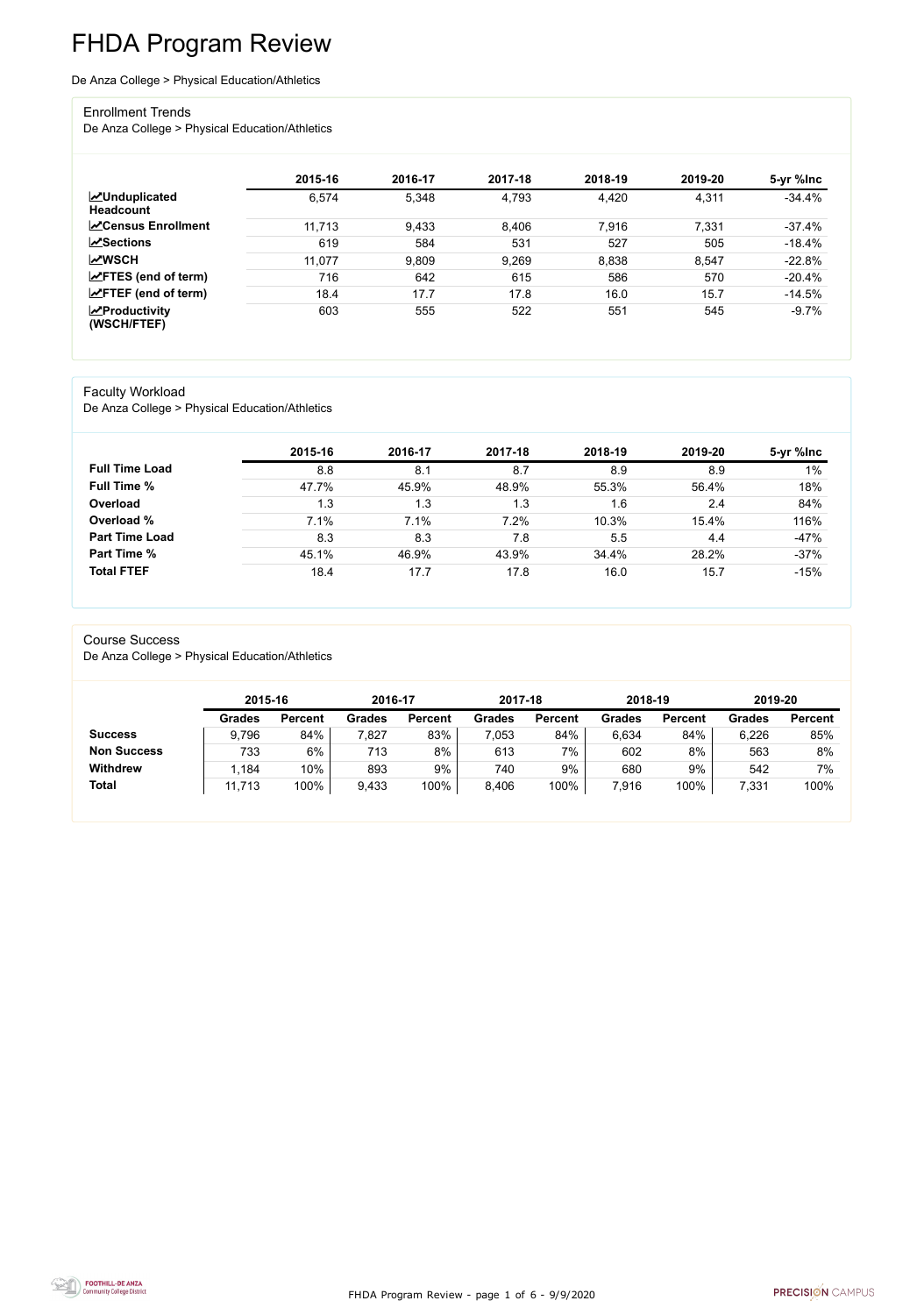FHDA Program Review - page 2 of 6 - 9/9/2020



### Course Success for African American, Latinx, and Filipinx Students

### Course Success for Asian, Native American, Pacific Islander, White, and Decline to State Students

|                    | 2015-16       |                | 2016-17       |                | 2017-18       |                | 2018-19       |                | 2019-20       |                |
|--------------------|---------------|----------------|---------------|----------------|---------------|----------------|---------------|----------------|---------------|----------------|
|                    | <b>Grades</b> | <b>Percent</b> | <b>Grades</b> | <b>Percent</b> | <b>Grades</b> | <b>Percent</b> | <b>Grades</b> | <b>Percent</b> | <b>Grades</b> | <b>Percent</b> |
| <b>Success</b>     | 4,271         | 81%            | 3,364         | 81%            | 3.115         | 83%            | 2,867         | 82%            | 2,821         | 83%            |
| <b>Non Success</b> | 396           | 8%             | 378           | 9%             | 341           | 9%             | 339           | 10%            | 318           | 9%             |
| <b>Withdrew</b>    | 582           | 11%            | 401           | 10%            | 319           | 8%             | 306           | 9%             | 261           | 8%             |
| <b>Total</b>       | 5,249         | 100%           | 4,143         | 100%           | 3,775         | 100%           | 3,512         | 100%           | 3,400         | 100%           |

|                    | 2015-16       |                | 2016-17       |                | 2017-18       |                | 2018-19       |                | 2019-20       |                |
|--------------------|---------------|----------------|---------------|----------------|---------------|----------------|---------------|----------------|---------------|----------------|
|                    | <b>Grades</b> | <b>Percent</b> | <b>Grades</b> | <b>Percent</b> | <b>Grades</b> | <b>Percent</b> | <b>Grades</b> | <b>Percent</b> | <b>Grades</b> | <b>Percent</b> |
| <b>Success</b>     | 5,525         | 85%            | 4,463         | 84%            | 3,938         | 85%            | 3,767         | 86%            | 3,405         | 87%            |
| <b>Non Success</b> | 337           | 5%             | 335           | $6\%$          | 272           | 6%             | 263           | 6%             | 245           | 6%             |
| <b>Withdrew</b>    | 602           | 9%             | 492           | 9%             | 421           | 9%             | 374           | 8%             | 281           | $7\%$          |
| <b>Total</b>       | 6,464         | 100%           | 5,290         | 100%           | 4,631         | 100%           | 4,404         | 100%           | 3,931         | 100%           |
|                    |               |                |               |                |               |                |               |                |               |                |

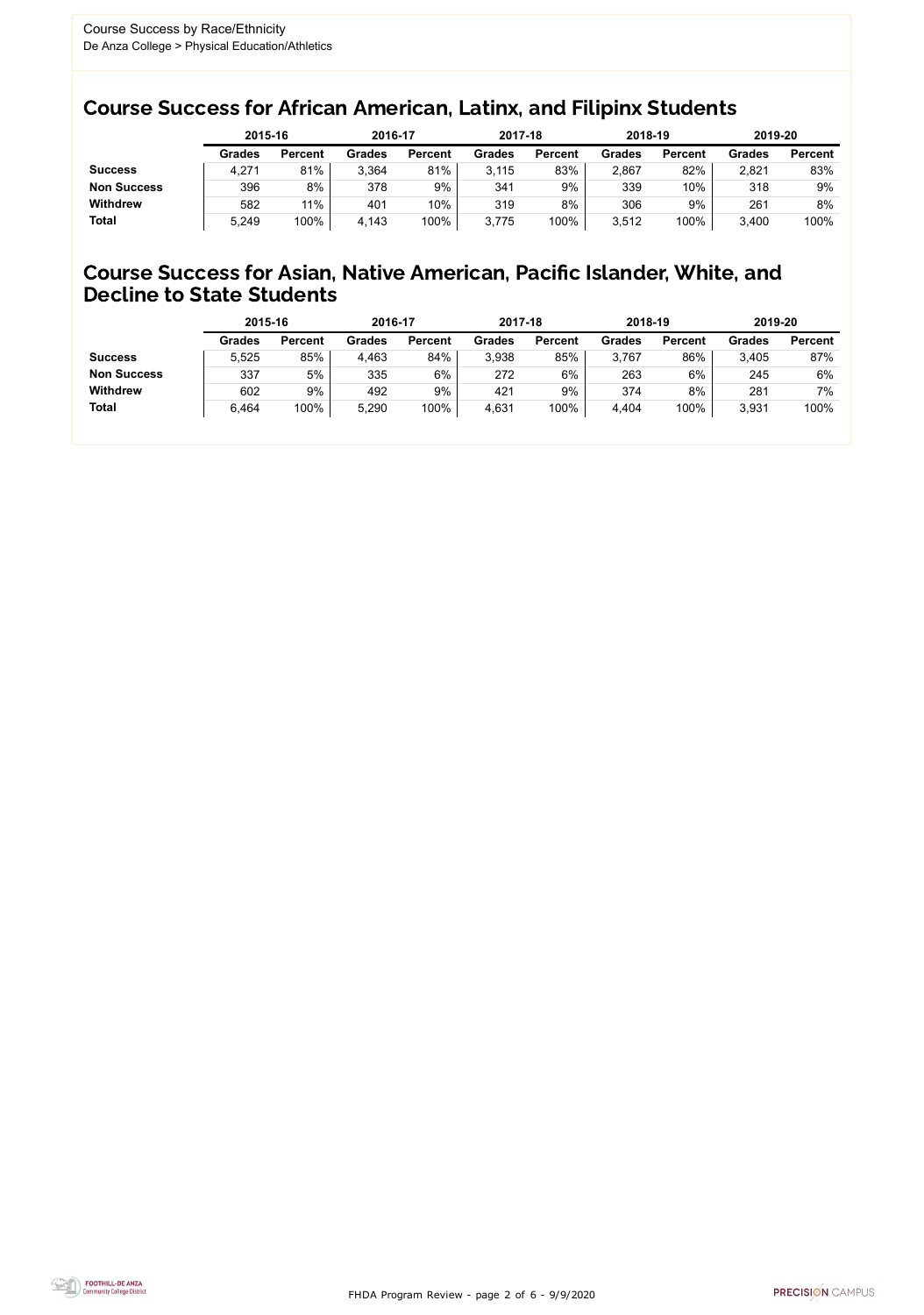FHDA Program Review - page 3 of 6 - 9/9/2020



Some courses may continue to be listed but no longer have data due to renumbering or because the course was not offered in the past five years.



### by Gender

|                     |        | 2015-16        |       | 2016-17        |       | 2017-18        | 2018-19 |                | 2019-20 |                |
|---------------------|--------|----------------|-------|----------------|-------|----------------|---------|----------------|---------|----------------|
|                     | Enr    | <b>Percent</b> | Enr   | <b>Percent</b> | Enr   | <b>Percent</b> | Enr     | <b>Percent</b> | Enr     | <b>Percent</b> |
| <b>Female</b>       | 5,696  | 49%            | 4,565 | 48%            | 4,016 | 48%            | 3,692   | 47%            | 3,510   | 48%            |
| <b>Male</b>         | 5,918  | 51%            | 4,794 | 51%            | 4,332 | 52%            | 4,171   | 53%            | 3,768   | 51%            |
| <b>Non-Binary</b>   |        | $0\%$          | 0     | 0%             |       | 0%             |         | $0\%$          |         | 0%             |
| <b>Not Reported</b> | 99     | $1\%$          | 74    | $1\%$          | 58    | $1\%$          | 51      | $1\%$          | 48      | $1\%$          |
| <b>Total</b>        | 11,713 | 100%           | 9,433 | 100%           | 8,406 | 100%           | 7,916   | 100%           | 7,331   | 100%           |

## by Ethnicity

|                         |        | 2015-16        |       | 2016-17        |       | 2017-18        | 2018-19 |                | 2019-20 |                |
|-------------------------|--------|----------------|-------|----------------|-------|----------------|---------|----------------|---------|----------------|
|                         | Enr    | <b>Percent</b> | Enr   | <b>Percent</b> | Enr   | <b>Percent</b> | Enr     | <b>Percent</b> | Enr     | <b>Percent</b> |
| <b>African American</b> | 830    | 7%             | 634   | 7%             | 593   | 7%             | 451     | 6%             | 456     | 6%             |
| Asian                   | 3,696  | 32%            | 3,027 | 32%            | 2,637 | 31%            | 2,518   | 32%            | 2,284   | 31%            |
| <b>Filipinx</b>         | 911    | 8%             | 689   | 7%             | 619   | 7%             | 576     | 7%             | 536     | 7%             |
| Latinx                  | 3,508  | 30%            | 2,820 | 30%            | 2,563 | 30%            | 2,485   | 31%            | 2,408   | 33%            |
| <b>Native American</b>  | 40     | 0%             | 65    | $1\%$          | 45    | $1\%$          | 55      | 1%             | 42      | 1%             |
| <b>Pacific Islander</b> | 138    | $1\%$          | 172   | 2%             | 175   | 2%             | 172     | 2%             | 94      | 1%             |
| White                   | 2,343  | 20%            | 1,855 | 20%            | 1,679 | 20%            | 1,557   | 20%            | 1,304   | 18%            |
| <b>Decline to State</b> | 247    | 2%             | 171   | 2%             | 95    | $1\%$          | 102     | 1%             | 207     | 3%             |
| <b>Total</b>            | 11,713 | 100%           | 9,433 | 100%           | 8,406 | 100%           | 7,916   | 100%           | 7,331   | 100%           |

## by Age

|              | 2015-16 |                | 2016-17 |                | 2017-18 |                | 2018-19 |                | 2019-20 |                |
|--------------|---------|----------------|---------|----------------|---------|----------------|---------|----------------|---------|----------------|
|              | Enr     | <b>Percent</b> | Enr     | <b>Percent</b> | Enr     | <b>Percent</b> | Enr     | <b>Percent</b> | Enr     | <b>Percent</b> |
| 19 or less   | 2,878   | 25%            | 2,263   | 24%            | ,954    | 23%            | .906    | 24%            | 2,001   | 27%            |
| $20 - 24$    | 6,097   | 52%            | 4,837   | 51%            | 4,268   | 51%            | 3,788   | 48%            | 3,642   | 50%            |
| 25-39        | 2,032   | 17%            | 1,649   | 17%            | .614    | 19%            | ,639    | 21%            | 1,273   | 17%            |
| $40 +$       | 706     | 6%             | 684     | $7\%$          | 570     | 7%             | 583     | 7%             | 415     | 6%             |
| <b>Total</b> | 11,713  | 100%           | 9,433   | 100%           | 8,406   | 100%           | 7,916   | 100%           | 7,331   | 100%           |

## by Education Level

|                           | 2015-16 |                |       | 2016-17        |       | 2017-18        | 2018-19 |                | 2019-20 |                |
|---------------------------|---------|----------------|-------|----------------|-------|----------------|---------|----------------|---------|----------------|
|                           | Enr     | <b>Percent</b> | Enr   | <b>Percent</b> | Enr   | <b>Percent</b> | Enr     | <b>Percent</b> | Enr     | <b>Percent</b> |
| <b>Bachelor or higher</b> | 842     | 7%             | 821   | 9%             | 759   | 9%             | 814     | 10%            | 465     | 6%             |
| <b>Associate</b>          | 242     | 2%             | 207   | 2%             | 209   | 2%             | 155     | 2%             | 168     | 2%             |
| <b>HS/Equivalent</b>      | 9,895   | 84%            | 7,820 | 83%            | 6,983 | 83%            | 6,500   | 82%            | 6,347   | 87%            |
| <b>All Other</b>          | 734     | 6%             | 585   | $6\%$          | 455   | 5%             | 447     | 6%             | 351     | 5%             |
| <b>Total</b>              | 11,713  | 100%           | 9,433 | 100%           | 8,406 | 100%           | 7,916   | 100%           | 7,331   | 100%           |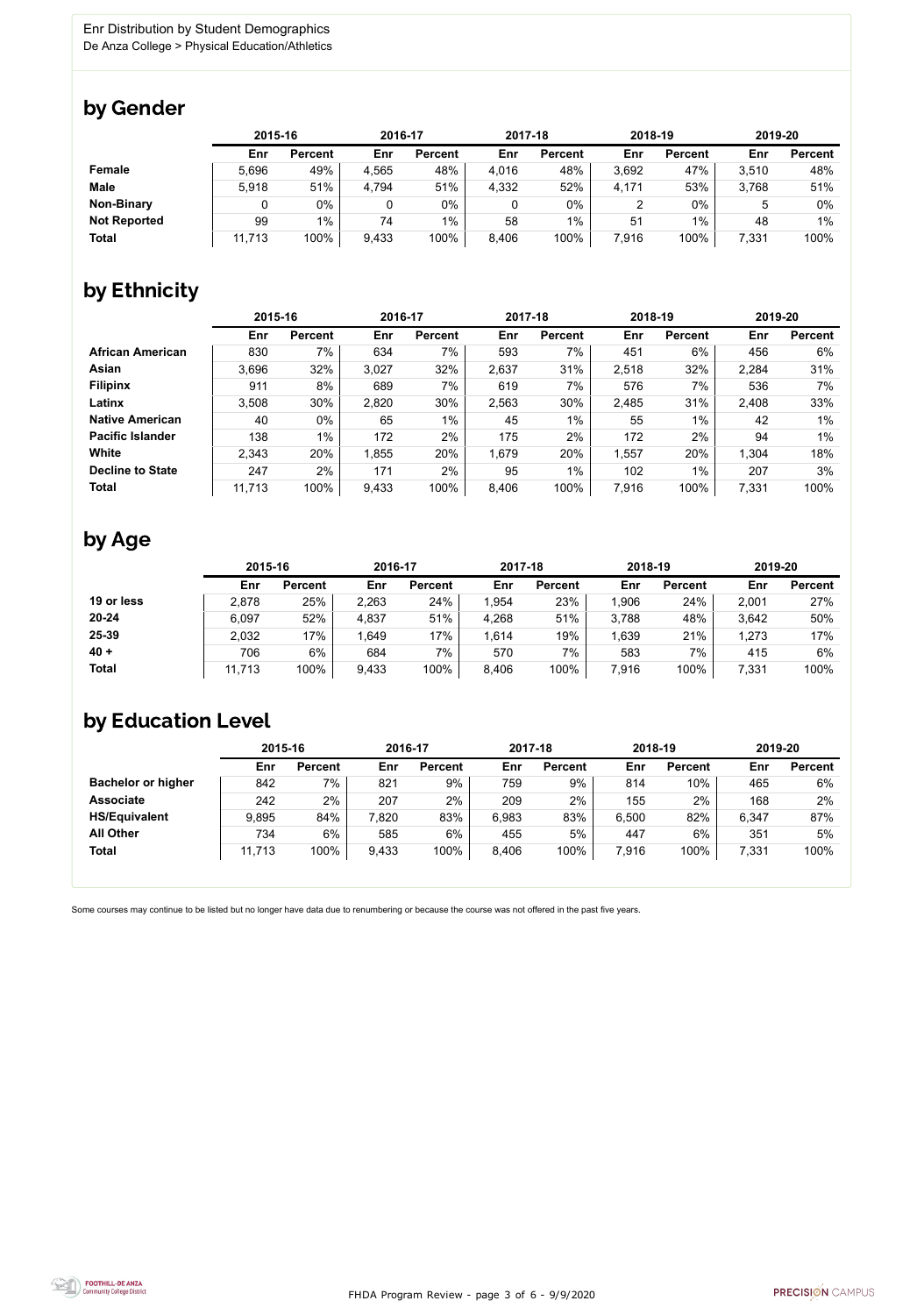FHDA Program Review - page 4 of 6 - 9/9/2020



### Success Rates by Gender De Anza College > Physical Education/Athletics

|                     |                | 2019-20        |                    |                |                 |                |               |                |  |  |  |  |  |
|---------------------|----------------|----------------|--------------------|----------------|-----------------|----------------|---------------|----------------|--|--|--|--|--|
|                     | <b>Success</b> |                | <b>Non Success</b> |                | <b>Withdrew</b> |                | <b>Total</b>  |                |  |  |  |  |  |
|                     | <b>Grades</b>  | <b>Percent</b> | <b>Grades</b>      | <b>Percent</b> | <b>Grades</b>   | <b>Percent</b> | <b>Grades</b> | <b>Percent</b> |  |  |  |  |  |
| Female              | 2,987          | 85%            | 263                | 7%             | 260             | 7%             | 3,510         | 100%           |  |  |  |  |  |
| <b>Male</b>         | 3.194          | 85%            | 297                | 8%             | 277             | 7%             | 3,768         | 100%           |  |  |  |  |  |
| <b>Non-Binary</b>   | 4              | 80%            |                    | 20%            | 0               | $0\%$          | 5             | 100%           |  |  |  |  |  |
| <b>Not Reported</b> | 41             | 85%            | 2                  | 4%             | 5               | 10%            | 48            | 100%           |  |  |  |  |  |
| All                 | 6,226          | 85%            | 563                | 8%             | 542             | 7%             | 7,331         | 100%           |  |  |  |  |  |

|                     |               | 2018-19        |                    |                |                 |                |               |                |  |  |  |  |  |  |
|---------------------|---------------|----------------|--------------------|----------------|-----------------|----------------|---------------|----------------|--|--|--|--|--|--|
|                     |               | <b>Success</b> | <b>Non Success</b> |                | <b>Withdrew</b> |                | <b>Total</b>  |                |  |  |  |  |  |  |
|                     | <b>Grades</b> | <b>Percent</b> | <b>Grades</b>      | <b>Percent</b> | <b>Grades</b>   | <b>Percent</b> | <b>Grades</b> | <b>Percent</b> |  |  |  |  |  |  |
| Female              | 3,090         | 84%            | 249                | 7%             | 353             | 10%            | 3,692         | 100%           |  |  |  |  |  |  |
| <b>Male</b>         | 3,504         | 84%            | 347                | 8%             | 320             | 8%             | 4,171         | 100%           |  |  |  |  |  |  |
| <b>Non-Binary</b>   | າ             | 100%           |                    | $0\%$          | ν               | $0\%$          | າ<br>∠        | 100%           |  |  |  |  |  |  |
| <b>Not Reported</b> | 38            | 75%            | 6                  | 12%            |                 | 14%            | 51            | 100%           |  |  |  |  |  |  |
| All                 | 6,634         | 84%            | 602                | 8%             | 680             | 9%             | 7,916         | 100%           |  |  |  |  |  |  |

|                     |               | 2017-18                                                                 |               |                |               |                |               |                |  |  |  |  |  |
|---------------------|---------------|-------------------------------------------------------------------------|---------------|----------------|---------------|----------------|---------------|----------------|--|--|--|--|--|
|                     |               | <b>Withdrew</b><br><b>Total</b><br><b>Non Success</b><br><b>Success</b> |               |                |               |                |               |                |  |  |  |  |  |
|                     | <b>Grades</b> | <b>Percent</b>                                                          | <b>Grades</b> | <b>Percent</b> | <b>Grades</b> | <b>Percent</b> | <b>Grades</b> | <b>Percent</b> |  |  |  |  |  |
| <b>Female</b>       | 3,340         | 83%                                                                     | 263           | 7%             | 413           | 10%            | 4,016         | 100%           |  |  |  |  |  |
| <b>Male</b>         | 3,665         | 85%                                                                     | 346           | 8%             | 321           | 7%             | 4,332         | 100%           |  |  |  |  |  |
| <b>Non-Binary</b>   | 0             | N/A                                                                     |               | N/A            | 0             | N/A            | υ             | 100%           |  |  |  |  |  |
| <b>Not Reported</b> | 48            | 83%                                                                     | 4             | 7%             | 6             | 10%            | 58            | 100%           |  |  |  |  |  |
| All                 | 7,053         | 84%                                                                     | 613           | 7%             | 740           | 9%             | 8,406         | 100%           |  |  |  |  |  |

|                     |               |                |               | 2016-17        |                 |                |               |                |
|---------------------|---------------|----------------|---------------|----------------|-----------------|----------------|---------------|----------------|
|                     |               | <b>Success</b> |               |                | <b>Withdrew</b> |                | <b>Total</b>  |                |
|                     | <b>Grades</b> | <b>Percent</b> | <b>Grades</b> | <b>Percent</b> | <b>Grades</b>   | <b>Percent</b> | <b>Grades</b> | <b>Percent</b> |
| <b>Female</b>       | 3,683         | 81%            | 381           | 8%             | 501             | 11%            | 4,565         | 100%           |
| <b>Male</b>         | 4,080         | 85%            | 328           | 7%             | 386             | 8%             | 4,794         | 100%           |
| <b>Non-Binary</b>   | 0             | N/A            |               | N/A            | 0               | N/A            | 0             | 100%           |
| <b>Not Reported</b> | 64            | 86%            | 4             | 5%             | 6               | 8%             | 74            | 100%           |
| All                 | 7,827         | 83%            | 713           | 8%             | 893             | 9%             | 9,433         | 100%           |

|                     |                |                    |               | 2015-16         |               |                |               |                |
|---------------------|----------------|--------------------|---------------|-----------------|---------------|----------------|---------------|----------------|
|                     | <b>Success</b> | <b>Non Success</b> |               | <b>Withdrew</b> |               | <b>Total</b>   |               |                |
|                     | <b>Grades</b>  | <b>Percent</b>     | <b>Grades</b> | <b>Percent</b>  | <b>Grades</b> | <b>Percent</b> | <b>Grades</b> | <b>Percent</b> |
| Female              | 4,648          | 82%                | 370           | 6%              | 678           | 12%            | 5,696         | 100%           |
| <b>Male</b>         | 5,069          | 86%                | 353           | 6%              | 496           | 8%             | 5,918         | 100%           |
| <b>Non-Binary</b>   | 0              | N/A                | 0             | N/A             |               | N/A            | 0             | 100%           |
| <b>Not Reported</b> | 79             | 80%                | 10            | 10%             | 10            | 10%            | 99            | 100%           |
| All                 | 9,796          | 84%                | 733           | 6%              | 1,184         | 10%            | 11,713        | 100%           |

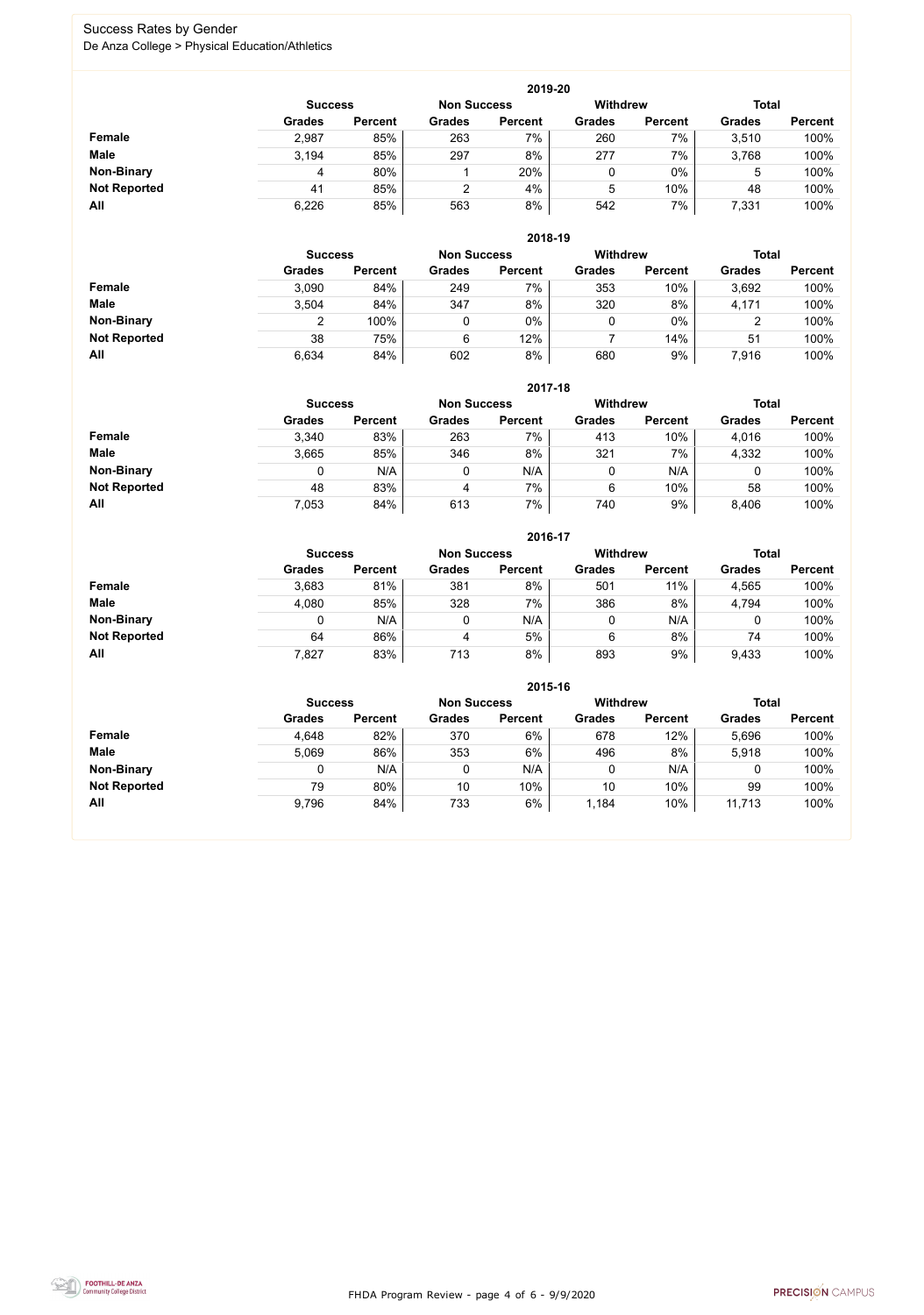FHDA Program Review - page 5 of 6 - 9/9/2020



### Success Rates by Age De Anza College > Physical Education/Athletics

|            |                |                    |               | 2019-20         |               |                |               |                |
|------------|----------------|--------------------|---------------|-----------------|---------------|----------------|---------------|----------------|
|            | <b>Success</b> | <b>Non Success</b> |               | <b>Withdrew</b> |               | <b>Total</b>   |               |                |
|            | <b>Grades</b>  | <b>Percent</b>     | <b>Grades</b> | <b>Percent</b>  | <b>Grades</b> | <b>Percent</b> | <b>Grades</b> | <b>Percent</b> |
| 19 or less | 1,755          | 88%                | 137           | $7\%$           | 109           | 5%             | 2,001         | 100%           |
| $20 - 24$  | 3,155          | 87%                | 254           | 7%              | 233           | 6%             | 3,642         | 100%           |
| 25-39      | 994            | 78%                | 132           | 10%             | 147           | 12%            | 1,273         | 100%           |
| $40 +$     | 322            | 78%                | 40            | 10%             | 53            | 13%            | 415           | 100%           |
| All        | 6,226          | 85%                | 563           | 8%              | 542           | 7%             | 7,331         | 100%           |

|            |                |                    |               | 2018-19         |               |                |               |                |
|------------|----------------|--------------------|---------------|-----------------|---------------|----------------|---------------|----------------|
|            | <b>Success</b> | <b>Non Success</b> |               | <b>Withdrew</b> |               | <b>Total</b>   |               |                |
|            | <b>Grades</b>  | <b>Percent</b>     | <b>Grades</b> | <b>Percent</b>  | <b>Grades</b> | <b>Percent</b> | <b>Grades</b> | <b>Percent</b> |
| 19 or less | 1,690          | 89%                | 115           | 6%              | 101           | 5%             | 1,906         | 100%           |
| $20 - 24$  | 3,188          | 84%                | 303           | 8%              | 297           | 8%             | 3,788         | 100%           |
| 25-39      | 1,298          | 79%                | 139           | 8%              | 202           | 12%            | 1,639         | 100%           |
| $40 +$     | 458            | 79%                | 45            | 8%              | 80            | 14%            | 583           | 100%           |
| All        | 6,634          | 84%                | 602           | 8%              | 680           | 9%             | 7,916         | 100%           |

|            | 2017-18                              |                |               |                |                 |                |               |                |  |
|------------|--------------------------------------|----------------|---------------|----------------|-----------------|----------------|---------------|----------------|--|
|            | <b>Non Success</b><br><b>Success</b> |                |               |                | <b>Withdrew</b> |                | <b>Total</b>  |                |  |
|            | <b>Grades</b>                        | <b>Percent</b> | <b>Grades</b> | <b>Percent</b> | <b>Grades</b>   | <b>Percent</b> | <b>Grades</b> | <b>Percent</b> |  |
| 19 or less | 1,734                                | 89%            | 126           | 6%             | 94              | 5%             | 1,954         | 100%           |  |
| $20 - 24$  | 3,607                                | 85%            | 321           | 8%             | 340             | 8%             | 4,268         | 100%           |  |
| 25-39      | 1,262                                | 78%            | 128           | 8%             | 224             | 14%            | 1,614         | 100%           |  |
| $40 +$     | 450                                  | 79%            | 38            | 7%             | 82              | 14%            | 570           | 100%           |  |
| All        | 7,053                                | 84%            | 613           | 7%             | 740             | 9%             | 8,406         | 100%           |  |

|            |                |                |               | 2016-17            |                 |                |               |                |
|------------|----------------|----------------|---------------|--------------------|-----------------|----------------|---------------|----------------|
|            | <b>Success</b> |                |               | <b>Non Success</b> | <b>Withdrew</b> |                | <b>Total</b>  |                |
|            | <b>Grades</b>  | <b>Percent</b> | <b>Grades</b> | <b>Percent</b>     | <b>Grades</b>   | <b>Percent</b> | <b>Grades</b> | <b>Percent</b> |
| 19 or less | 990.           | 88%            | 141           | 6%                 | 132             | 6%             | 2,263         | 100%           |
| $20 - 24$  | 4,039          | 84%            | 360           | 7%                 | 438             | 9%             | 4,837         | 100%           |
| 25-39      | .252           | 76%            | 161           | 10%                | 236             | 14%            | 1,649         | 100%           |
| $40 +$     | 546            | 80%            | 51            | 7%                 | 87              | 13%            | 684           | 100%           |
| All        | 7,827          | 83%            | 713           | 8%                 | 893             | 9%             | 9,433         | 100%           |

|            | 2015-16        |                    |               |                 |               |                |               |                |  |  |
|------------|----------------|--------------------|---------------|-----------------|---------------|----------------|---------------|----------------|--|--|
|            | <b>Success</b> | <b>Non Success</b> |               | <b>Withdrew</b> |               | <b>Total</b>   |               |                |  |  |
|            | <b>Grades</b>  | <b>Percent</b>     | <b>Grades</b> | <b>Percent</b>  | <b>Grades</b> | <b>Percent</b> | <b>Grades</b> | <b>Percent</b> |  |  |
| 19 or less | 2,510          | 87%                | 150           | 5%              | 218           | 8%             | 2,878         | 100%           |  |  |
| $20 - 24$  | 5,135          | 84%                | 375           | 6%              | 587           | 10%            | 6,097         | 100%           |  |  |
| 25-39      | 1,572          | 77%                | 159           | 8%              | 301           | 15%            | 2,032         | 100%           |  |  |
| $40 +$     | 579            | 82%                | 49            | 7%              | 78            | 11%            | 706           | 100%           |  |  |
| All        | 9,796          | 84%                | 733           | $6\%$           | 1,184         | 10%            | 11,713        | 100%           |  |  |